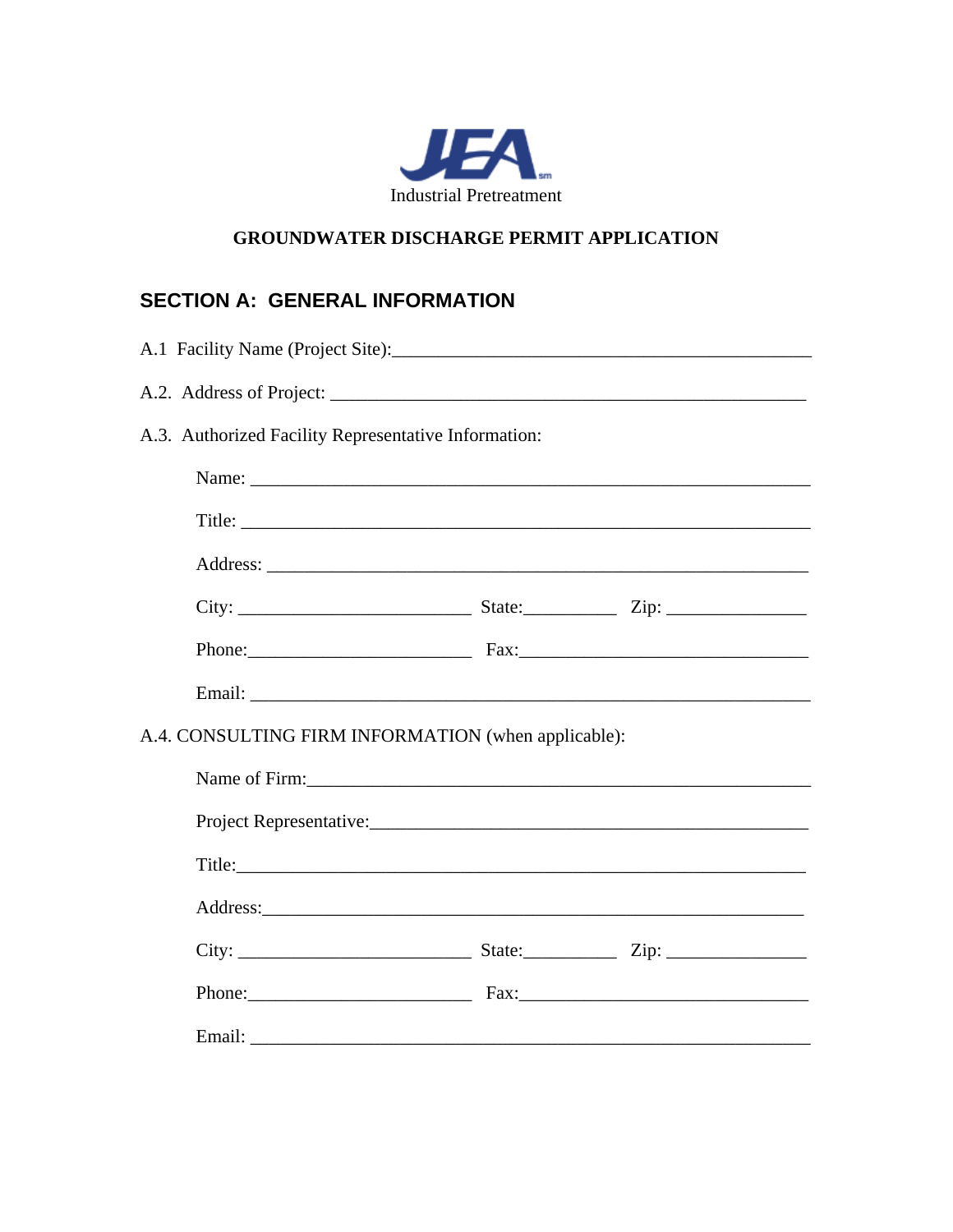# **Section B: PROJECT SITE INFORMATION**

|    | <u> 1989 - Johann Barn, amerikan berkema dalam berkema dalam berkema dalam berkema dalam berkema dalam berkema da</u><br>2. List of all chemicals used at this location: _________________________________ |
|----|------------------------------------------------------------------------------------------------------------------------------------------------------------------------------------------------------------|
|    | 3. Is this request to discharge to the JEA sanitary sewer system associated with a<br>Remedial Action Plan (RAP) to clean up the site?                                                                     |
|    | No<br>$\vert$ Yes                                                                                                                                                                                          |
| 5. |                                                                                                                                                                                                            |
| 6. |                                                                                                                                                                                                            |
|    |                                                                                                                                                                                                            |
|    | $\frac{1}{\text{days}}$ / month.                                                                                                                                                                           |
|    |                                                                                                                                                                                                            |
|    | 8. What size of piping will be used to discharge?_______________________________                                                                                                                           |
|    |                                                                                                                                                                                                            |
|    | 10. What is the estimated date of first discharge? _____________________________.                                                                                                                          |
|    | 11. What is the estimated date of last discharge? ______________________________.                                                                                                                          |
|    | 12. What is the proposed connection point with the sanitary sewer? (provide a map if                                                                                                                       |
|    |                                                                                                                                                                                                            |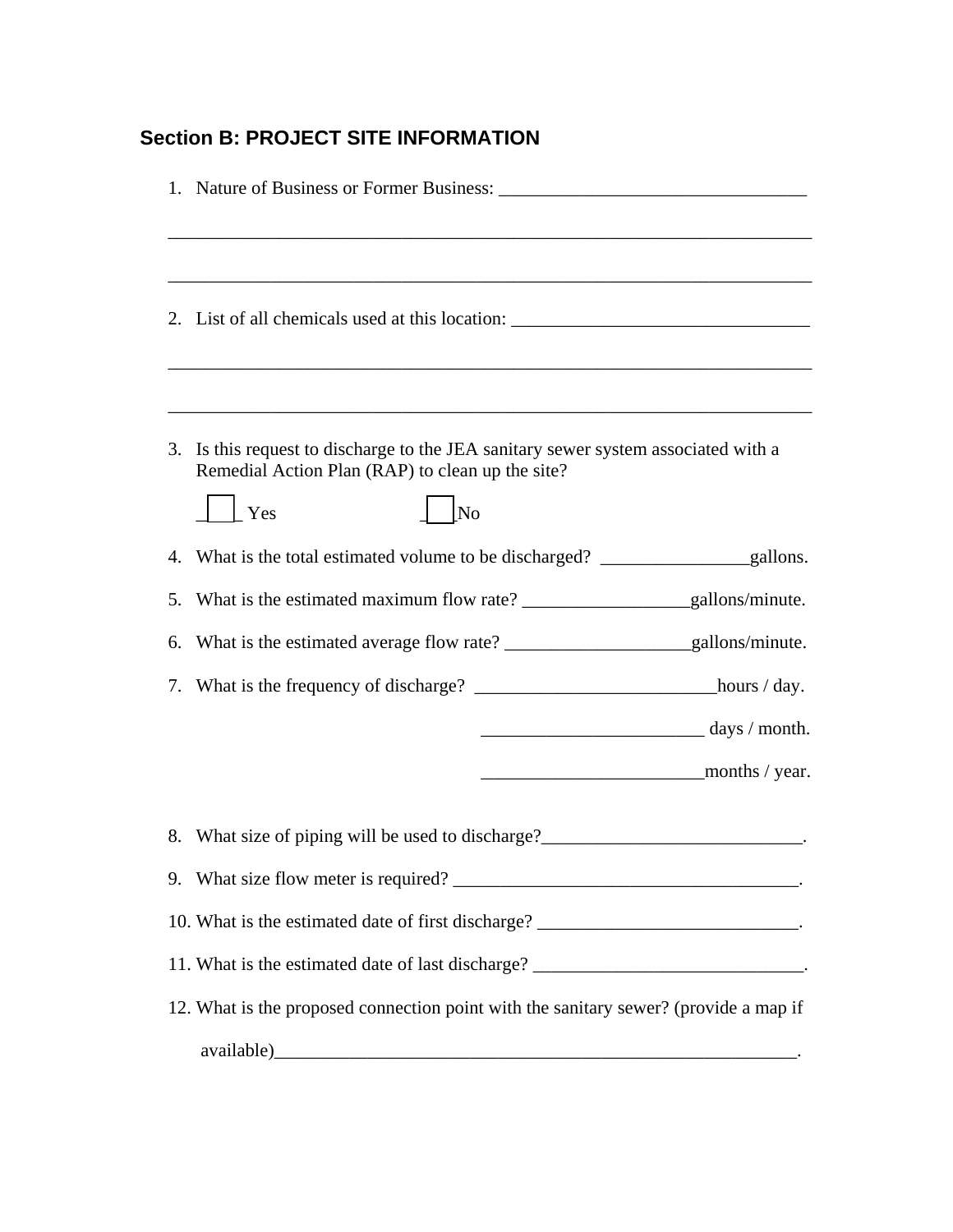#### **Section B: PROJECT SITE INFORMATION (CONTINUED)**

13. Will groundwater be treated prior to discharge?

\_\_\_\_\_No; Briefly explain reason why:

10. List all environmental permits which pertain to the site:

11. Include a copy of the most recent groundwater analyses for this site (analyses must be on samples that were collected within the past three months, based on the date of this application). Normally analyses should include any pollutants known or suspected to be of concern on site, as well as for the following metals: Cadmium, Chromium, Copper, Lead, Mercury, Nickel, Silver and Zinc.

\_\_\_\_\_\_\_\_\_\_\_\_\_\_\_\_\_\_\_\_\_\_\_\_\_\_\_\_\_\_\_\_\_\_\_\_\_\_\_\_\_\_\_\_\_\_\_\_\_\_\_\_\_\_\_\_\_

\_\_\_\_\_\_\_\_\_\_\_\_\_\_\_\_\_\_\_\_\_\_\_\_\_\_\_\_\_\_\_\_\_\_\_\_\_\_\_\_\_\_\_\_\_\_\_\_\_\_\_\_\_\_\_\_\_

\_\_\_\_\_\_\_\_\_\_\_\_\_\_\_\_\_\_\_\_\_\_\_\_\_\_\_\_\_\_\_\_\_\_\_\_\_\_\_\_\_\_\_\_\_\_\_\_\_\_\_\_\_\_\_\_\_

\_\_\_\_\_\_\_\_\_\_\_\_\_\_\_\_\_\_\_\_\_\_\_\_\_\_\_\_\_\_\_\_\_\_\_\_\_\_\_\_\_\_\_\_\_\_\_\_\_\_\_\_\_\_\_\_\_

\_\_\_\_\_\_\_\_\_\_\_\_\_\_\_\_\_\_\_\_\_\_\_\_\_\_\_\_\_\_\_\_\_\_\_\_\_\_\_\_\_\_\_\_\_\_\_\_\_\_\_\_\_\_\_\_\_\_\_\_\_\_\_\_\_\_

\_\_\_\_\_\_\_\_\_\_\_\_\_\_\_\_\_\_\_\_\_\_\_\_\_\_\_\_\_\_\_\_\_\_\_\_\_\_\_\_\_\_\_\_\_\_\_\_\_\_\_\_\_\_\_\_\_\_\_\_\_\_\_\_\_\_

\_\_\_\_\_\_\_\_\_\_\_\_\_\_\_\_\_\_\_\_\_\_\_\_\_\_\_\_\_\_\_\_\_\_\_\_\_\_\_\_\_\_\_\_\_\_\_\_\_\_\_\_\_\_\_\_\_\_\_\_\_\_\_\_\_.

 $\mathcal{L}_\text{max}$  , and the set of the set of the set of the set of the set of the set of the set of the set of the set of

#### **SECTION C: BILLING INFORMATION**

| Title: |        |                            |  |
|--------|--------|----------------------------|--|
|        |        |                            |  |
| City:  | State: | $\overline{\mathrm{Zip:}}$ |  |